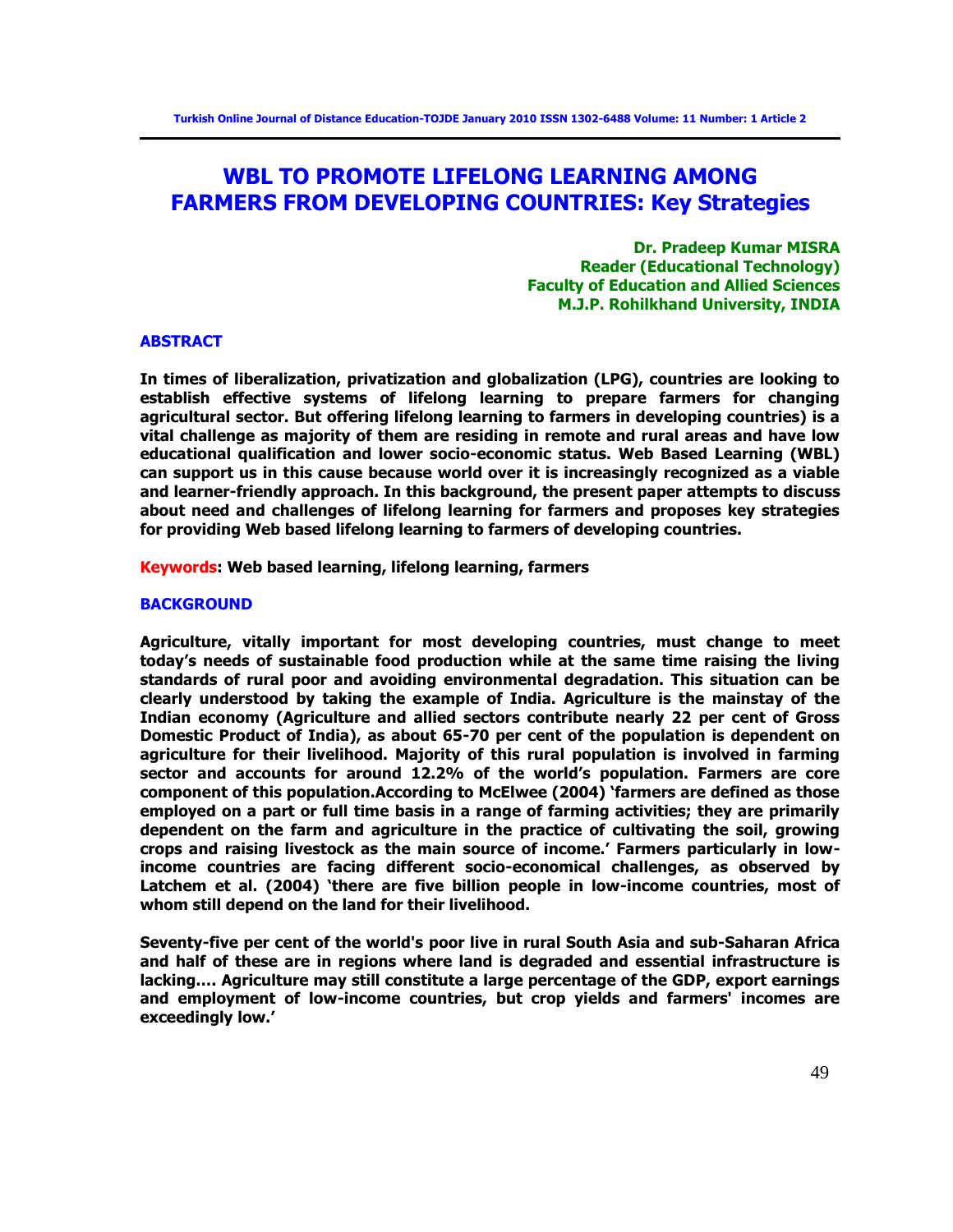#### **FARMING SECTOR: Existing Challenges**

**Some years ago, the skills a farmer needed were related in the first instance to the production of good quality food and operational management. Today, with the changes in the political and market environment, farmers need additional skills in the fields of marketing and selling, strategic management, networking and, above all, skills in finding and realising new business opportunities – in other words: in addition to production skills, farmers nowadays need entrepreneurial skills (Rudmann, 2008, p.13).** 

**Majority of farmers in developing countries are relying on traditional (generational) learning to carry-out their occupations. They are less aware about recent trends and techniques of farming and lacking latest knowledge about opportunities presented by agriculture sector. This situation is making them less productive and installing their economic and social progression. Latchem et al. (2004) observes that ‗In low-income countries, however, smallholders must still depend on basic methods and ancient tillage tools. They lack access to research and advisory and information services, and they are unable to afford modern technology or improved crop and livestock varieties.** 

**They have to cope with failed land reforms and corrupt development schemes, climatic and environmental damage, and new pests and diseases that are encroaching into previously uncultivated areas. And they are unable to take advantage of markets beyond their local communities. All of these circumstances lead to a food crisis, a decline in real income and increased human morbidity'. The other vital challenge is that youths are no more interested to join agricultural occupations. In many developing countries, large numbers of educated youths are unemployed or significantly underemployed. Instead of their unemployment, these youths deter to join agriculture sector and majority of them prefer to migrate from villages to cities to pursue other occupations. Rudmann (2008, p. 21) warns us ‗Community changes in the rural economy are also becoming more evident, as the sector does not appear to regenerate its ageing population. The lack of younger farmers entering the farm business may well have serious implications for the farm sector'.**

**Besides, a number of global issues and concerns are also dominating farming sector and world over farmers need to understand these challenges and act wisely. Morgan et al. (2008, p. 78) observes ‗Over the last two decades concerns about the negative consequences of recent developments in agriculture and in the agri-food sector in Europe and worldwide have grown further viz. the debate about genetically modified products; cases of food contaminations; animal health concerns such as bird flu and the foot and mouth disease; issues of over-fishing; clear-felling of forests; loss of biodiversity; chemical pollution; climate change with its attendant effects on water resources and on the development of bio-fuels; and other environmental and health-related risks'.**

**These challenges are to be met for success of farming sector in developing countries. Providing farming related skills and qualifications to existing and would be farmers through flexible learning can be helpful to meet these challenges. Latchem (2004)**  reminds us 'there is need for agricultural development ranging from the application of **agro-biotechnologies through sustainable agriculture and natural resources management to making the most of local indigenous knowledge'.**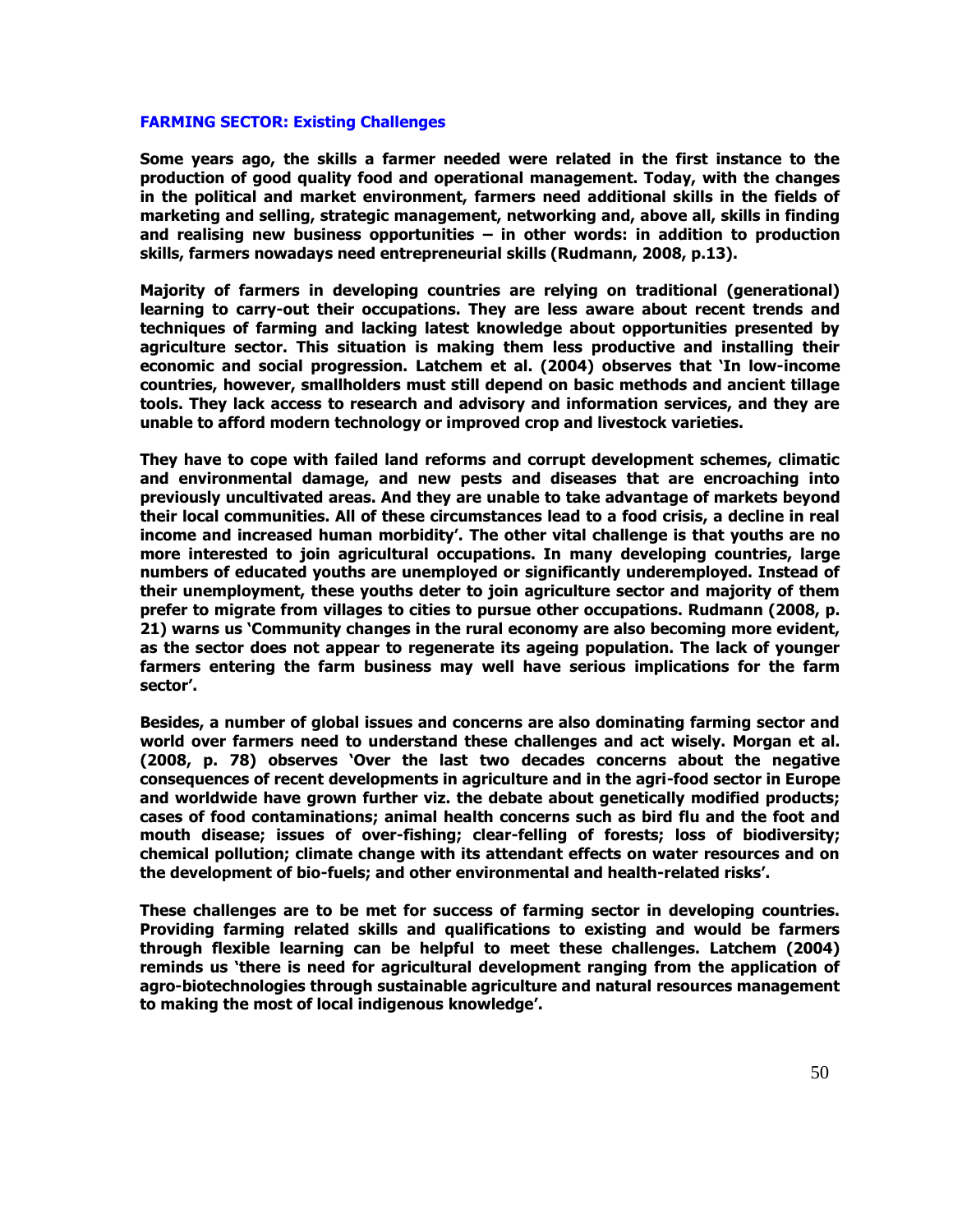# **PROMOTING LIFELONG LEARNING AMONG FARMERS OF DEVELOPING COUNTRIES: Need and Challenges**

**In times of liberalization, privatization and globalization (LPG), countries are looking to establish effective systems of lifelong learning to prepare farmers for changing agricultural sector. The troika of LPG has impacted the world market and economies of nations are primarily responsible to bring changes in the agriculture market and agricultural occupations. For successful competition in today's LPG driven agriculture market, it has become a prerequisite for farmers particularly in developing countries to have skilful performance in modern technologies and specialized agricultural trades at their command. They are further required to learn new skills and update them regularly throughout their life. The traditional learning systems are bound to change under these conditions because traditional learning prepares farmers for careers that are based on manual or practical activities, traditionally non-academic and totally related to a specific agriculture trade, occupation or vocation.** 

**Gasson (1988) suggests that ‗better-educated farmers are known to make greater use of information, advice and training, to participate more in government schemes and be more proactive in adjusting to change and planning for the future of the business'. Farmers particularly from developing countries need increase in production, poverty reduction, livelihood security and sustainable development and looking for ways to make it possible. Following this position, it is important to situate learning processes within an authentic social situation; the problems contained within these learning situations should motivate learners intrinsically and enable them to solve similar problems by themselves in future (Schnotz et al 2004, p.133).** 

**Learning develops from action and action takes place in social situations. Following this principle, broader access to lifelong learning seems a viable option to uplift exiting farmers and attracting youths for agriculture related occupations. In this context, the guiding principle of lifelong learning that ‗it is never too soon or too late for learning' has valuable importance for farmers of developing countries.** 

**Lifelong learning can play key role in the lives of farmers by providing them equal and open access to high-quality learning opportunities, and a variety of learning experiences. In developing countries, it will offer an opportunity for farmers to understand the workings in market, the information and wisdom for occupational transformation, a motivation to produce, and the ability to survive and excel. Lifelong learning will be helpful for farmers at all stages of their lives to pursue stimulating learning opportunities. These learning opportunities are must for farmers because economic progress of any nation (particularly developing nations) depends on the lifelong development of the individuals (our human resources) to use national and capital resources wisely and to participate fully and efficiently as productive members of society through-out their life.** 

**In this context, lifelong learning seems an appropriate approach for socio-economic development of farmers in developing countries. Its suitability lies in the fact that it includes natural learning, self-learning, non-formal learning and formal learning. But offering lifelong learning to farmers in developing countries) is a vital challenge and needs innovative strategies as majority of them are residing in remote and rural areas and have low educational qualification and lower socio-economic status.**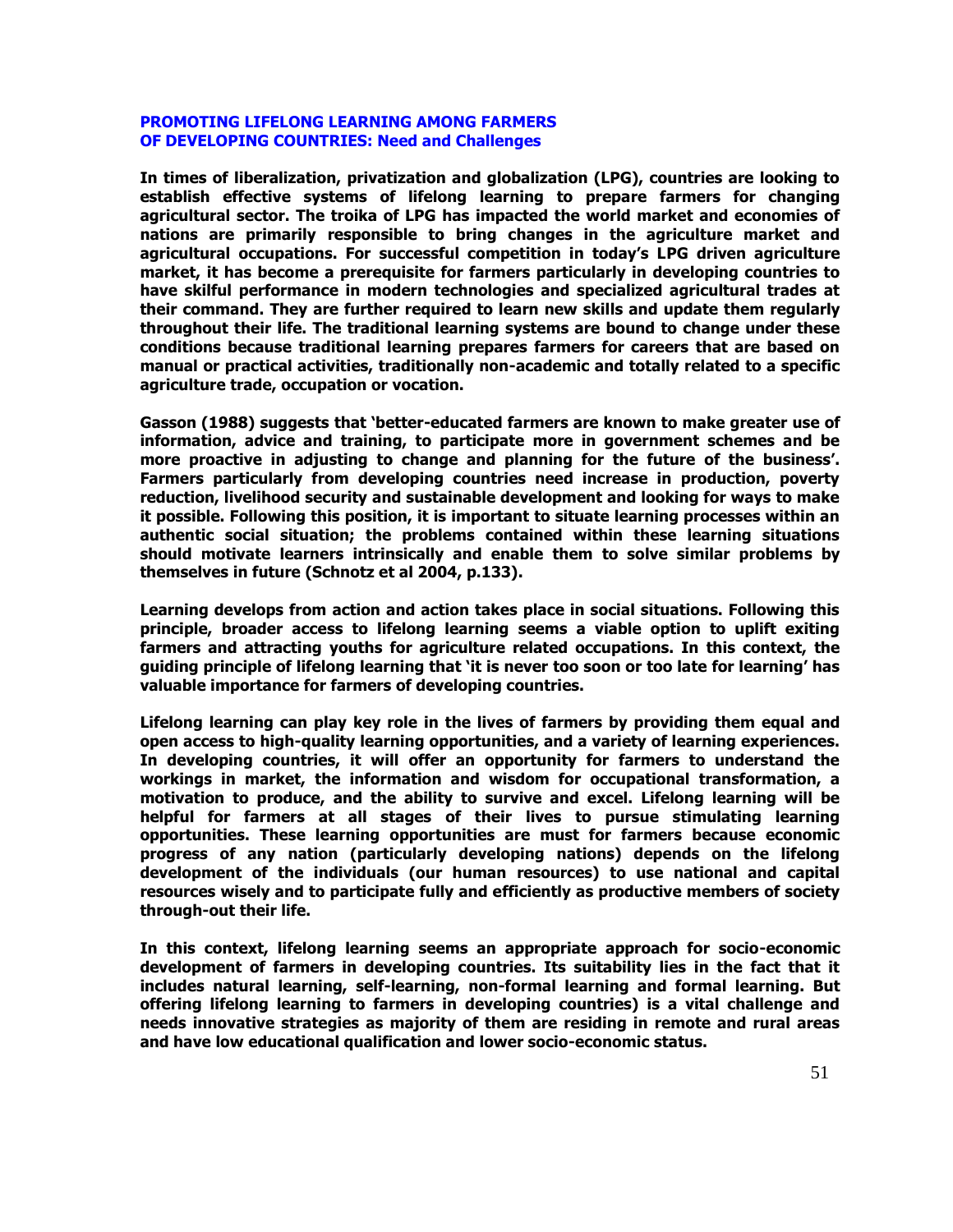#### **WEB BASED LEARNING AND FARMERS: Key Issues**

**With increasing global competition in the agriculture sector, learning process has to be rapid, updated, highly dynamic and tailor-made to the global needs. As observed by**  Pocknee et al. (2002) 'In agriculture, like in most industries, new tools and information **are growing at an ever-increasing rate. To remain competitive, farmers, consultants, and agribusiness must constantly re-train'. Web based Learning seems a potential tool to meet this future challenge. This concept, however, goes beyond technology, to the integration of knowledge and culture, aimed at improving communication and learning processes among relevant actors in agriculture at different levels i.e. locally, regionally and globally (Gakuru, 2010).** 

**The Web, growing much faster than any other technology, has been seen as the most promising medium for deploying educational content (Ferdig et al. 2004). Web Based Learning (WBL) can support us in this cause because world over it is increasingly recognized as a viable and learner-friendly approach that can complement, or even replace, more traditional training and educational approaches. The process of Web based Learning provides the ease of learning by anyone, anytime and anywhere to a learner and provides a scope for the content developer to update the content on regular basis.** 

**Provision of WBL supported lifelong learning can help a lot for capacity building and sustainable development of farmers particularly in developing countries. According to Kruse (2010) ‗The general benefits of Web-based training when compared to traditional instructor-led training include all those shared by other types of technology-based training. These benefits are that the training is usually self-paced, highly interactive, results in increased retention rates, and has reduced costs associated with student travel to an instructor-led workshop'. He further writes ‗When compared to CD-ROM training, the benefits of Web-based training stem from the fact that access to the content is easy and requires no distribution of physical materials.'**

**The use of WBL for lifelong learning of farmers demands strategic focus upon: agreeing and extending progression mechanisms, progressions accords and pathways, filling skills and progression gaps, and enabling skills(s) that facilitates the progression opportunities (Pocknee et al. 2002).** 

**To fulfill these objectives, the priority is to research about key strategies to promote lifelong learning among farmers in changing global scenario dominated by liberalization, privatization and globalization. In this background, the following key strategies can be adopted for WBL supported lifelong learning among farmers in developing countries.** 

## **USING WEB BASED LEARNING TO PROMOTE LIFELONG LEARNING AMONG FARMERS: Key Strategies**

**Considering this positivism, the lifelong learning needs of farmers may certainly be met effectively and efficiently by establishing ‗Web based Lifelong Learning Centers' at different locations. The establishment of these centers will be helpful to meet out the lifelong learning needs of every willing and needy farmer. The modus operandi of proposed ‗Web based Lifelong Learning Centers' for farmers will be as follows:**

```
\triangleright The grant for establishment of these centers may be provided by ^{52}
```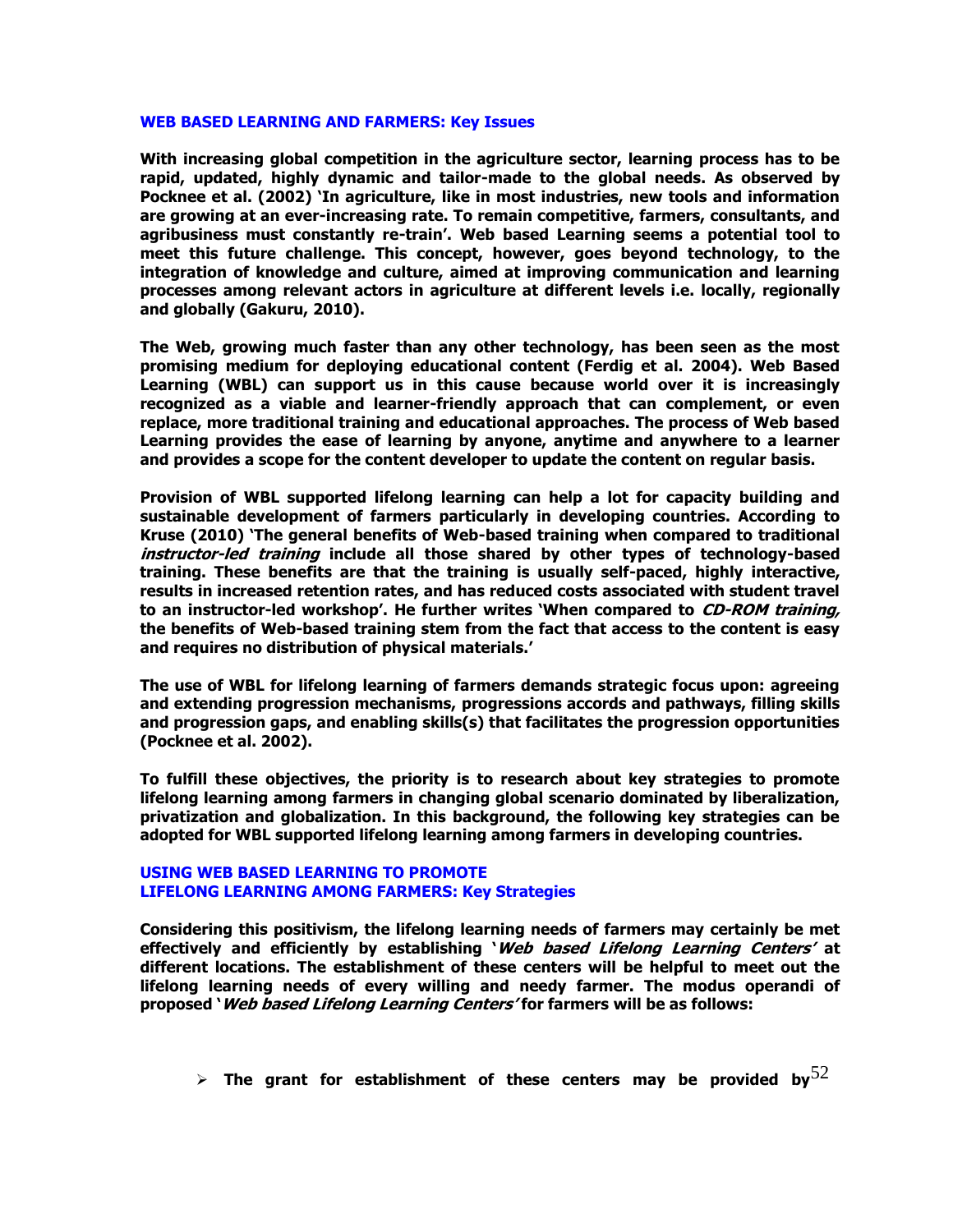**respective governments. The governments may provide grant for buildings, equipments, maintenance and running costs.** 

- **The centers will be equipped with sufficient number of web based learning tools such as computers with High speed internet connections and telephones. The centers will also have the teleconferencing facilities for farmers.**
- **The services of multiple operators like NGOs, the private sector and government entities, social help groups, and voluntary organizations may be sought to run these centers.**
- **Every center will be required to contact farmers of the region and explain them about the objectives of centre, Afterwards; the centers will register all the willing farmers from catchment villages as member of centre. The registered farmers may be issued a member card to utilize the services of the centre.**
- **The governments may ask telephone operators to provide toll free telephone services to contact these centers. This facility will be helpful for farmers to contact these centers via telephones without paying any cost.**

**These centers will mainly provide three types of WBL support to fulfill the lifelong learning needs of farmers. The nature and modalities for providing lifelong learning support to farmers via these centers will be as follows:** 

# **Web based Occupational Lifelong Learning**

**Occupational learning is the first and foremost lifelong learning need of farmers. The farmers are mainly dependent on agriculture for their livelihoods. They need to learn more about their primary occupation agriculture on regular basis. Unfortunately, most of them have no formal means to pursue their most sought occupational learning needs. The proposed ‗Web based Lifelong Learning Centers' will be helpful to fulfill these learning needs of farmers by following way:** 

- **The farmers will be able to learn about occupation related information like availability of good quality seeds, most suited crops to the region, latest farming techniques, etc. through these centers. These centers will use web to spread this information to farmers. Besides, farmers may also visit these centers to access internet for these information.**
- **The farmers will get agricultural guidance and counseling through these centers. These centers will provide teleconferencing services for farmers on various occupational aspects on regular basis by inviting agricultural experts. Besides, the list of agricultural and veterinary experts consisting their contact address and telephone numbers may also be uploaded through these centers. These facilities will help the farmers to put their problems, questions and queries before these experts and seek their advice.**
- **The farmers will use these centers as a learning sharing platform. These centers will provide an opportunity for farmers to share their best farming experiences, traditional occupational knowledge, tricks of trade among other farmers from different parts of the country by using web. The experts of these centers will mediate to disseminate the information provided by farmers by using websites, blogs, chat rooms, etc.**
- **The other important task of these centers will be to organize virtual occupational training Programmes/Workshops for framers.**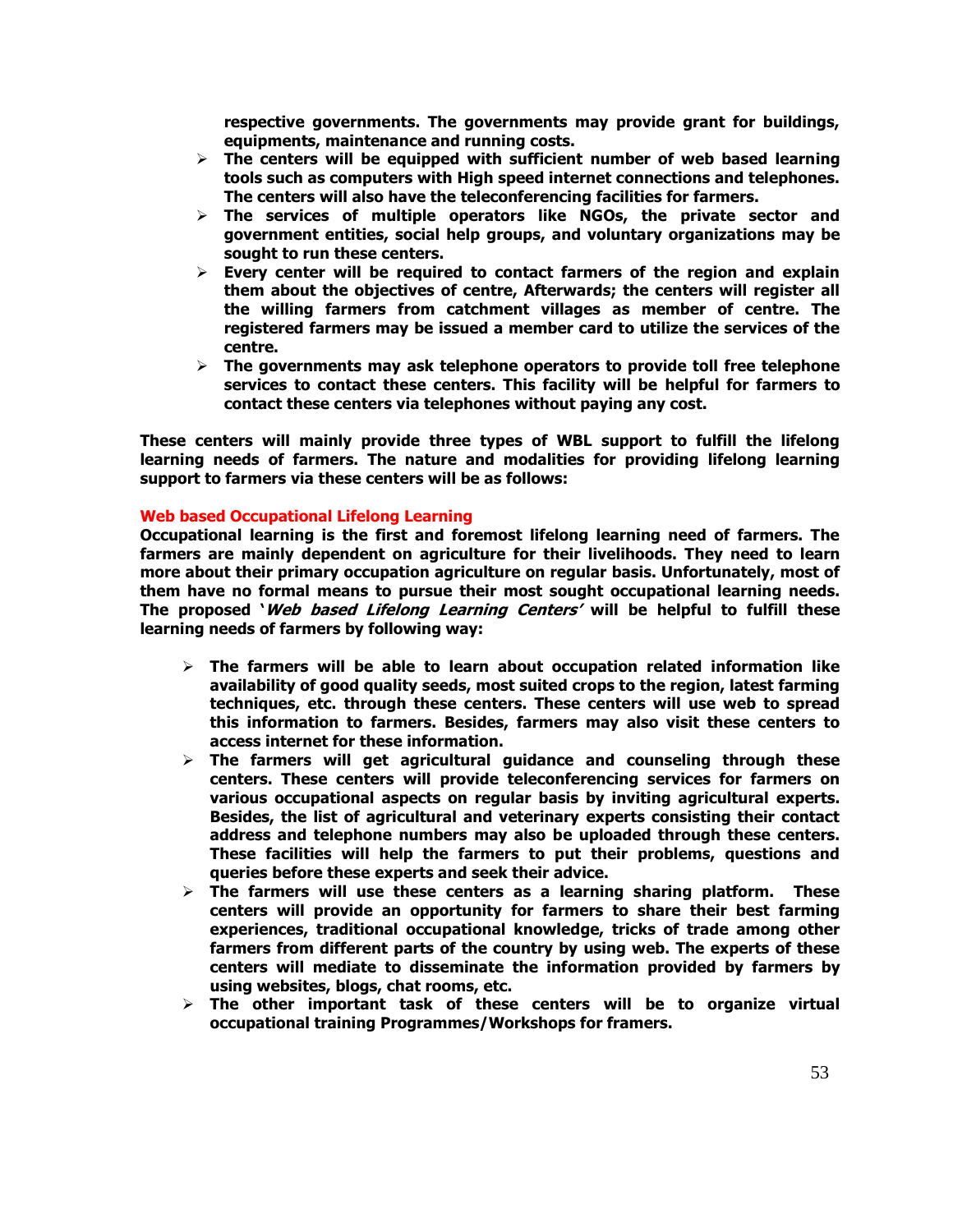**This measure will help the farmers to attend agricultural training on different aspects like cultivation techniques, animal husbandry, crop preservation, etc via distance mode. By this provision, farmers will be able to update their knowledge and skills without going to distant places or paying a hefty fee.** 

 **Weather related information in advance is one of the most important learning needs of farmers in developing countries as agriculture in rural sector is mainly dependent on it. Taking this need in view, these centers will provide different type of weather information for farmers. This information will help farmers to utilize weather forecast in effective manner by planning their farming activities accordingly.** 

# **Web based Financial Lifelong Learning**

**The farmers from developing countries are not so viable on financial aspects. They are marred by high cost and low savings. The proposed ‗Web based Lifelong Learning Centers' will help to overcome this and many other financial problems marring farmers from developing countries.** 

- **The farmers from developing countries are mainly restricted to local environment. They are not aware about the existing possibilities and opportunities in globalize and open economy. This centre will act as a window of the outer world to the farmers. The farmers will be able to learn about the global agriculture trends and demand to learn financially viable lessons for them.**
- **The farmers will use these centers to know about the cost of their agricultural products at regional and national markets. This will help them to compare the rates of their products and sell them on higher rates. These centers may also offer on-line trading option for farmers.**
- **These centers will be helpful to organize different programmes related to financial planning, savings, agriculture and cattle loan for farmers on regular basis. Learning about these provisions will help the farmers to make them financially aware and informed.**

## **Web based Developmental Lifelong Learning**

**The urban migration is another major problem as numbers of rural youths (potential farmers) in developing countries are migrating to cities due to inadequate economical and developmental opportunities. The ‗Web based Lifelong Learning Centers' will help to check these and other social problems in following manner:** 

- **These centers will provide opportunities for farmers to put their social problems on a broader canvas by using web services. These centers will help the farmers to share and learn about best practices adopted by fellow farmers from other parts of the country to tackle existing social problems. Besides, they will also be able to get the advice of experts via web on different social issues.**
- **These centers will provide the list and contact of those voluntary, governmental and non-governmental organizations working for the welfare of rural sector. The farmers will be able to contact these organizations for organizing different developmental schemes in their respective village**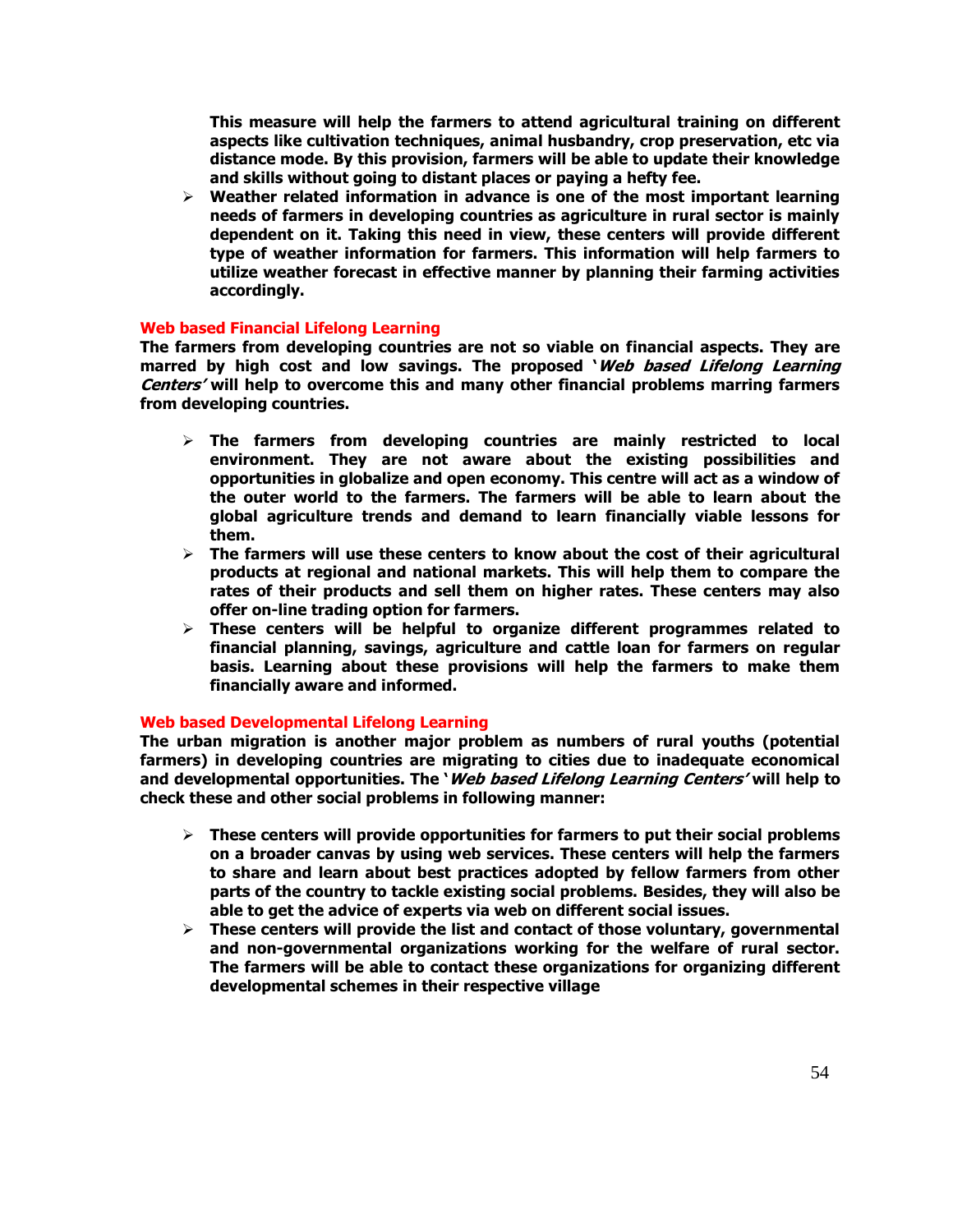- **These centers will further act as a data bank of farmers. The details, problems and concerns of farmers will be put up in e-repository of these centers. This data bank will help the government to assess the needs of farmers to plan different developmental schemes accordingly.**
- **These centers will be helpful for farmers to learn about environmental challenges by showing them different progammes related to environmental protection and conservation. This Learning will help the farmers to initiate different environmental initiatives like tree plantation, conservation of natural resources, utilization of waste and barren lands in eco-friendly way, etc.**
- **Education and health are two main pillars for development of any society. Majority of farmers from developing countries lack on both these aspects and need to learn about these issues for their development. Taking this need in view, the proposed centers will offer web supported need based health education and adult education programmes in regional languages for farmers.**

# **CONCLUSION**

**Fulfilling lifelong learning needs of farmers residing mainly in rural sector is must to make developing countries into developed nation. The researcher has a belief that provision of Web supported lifelong learning to farmers from developing countries through proposed ‗Web based Lifelong Learning Centers' will certainly be yield fruitful dividends if implemented in right spirit and faith.** 

**Author's Note: An earlier version of this paper in Indian context was presented at ICDE 23rd World Conference on Open and Distance Learning held at Maastricht by Open University Nederland during 7-10 June 2010.** 

# **BIODATA and CONTACT ADDRESSES of AUTHOR**



**Dr. PRADEEP KUMAR MISRA is Reader (Educational Technology) in the Faculty of Education and Allied Sciences of M.J.P. Rohilkhand University of India. His qualifications include M.Sc., M.Ed. and Ph.D. He is engaged in teaching to the students of B.Ed. and M.Ed. and supervising Ph.D. research. His specialization areas are educational media, development of educational soft wares, and HIV/ADIS education. He has been awarded the prestigious Doctoral and Post Doctoral Research Scholarships of DAAD, Germany and European Commission's Erasmus Mundus Visiting** 

**Scholar Scholarship.** 

**Dr. Pradeep Kumar Misra Faculty of Education and Allied Sciences, M. J. P. Rohilkhand University, Bareilly - 243006 (U. P.). INDIA 51, Shakti Nagar, Bareilly -243006 (U.P.) INDIA E-mail: [pradeepkmisra@yahoo.com](mailto:pradeepkmisra@yahoo.com)**

## **REFERENCES**

**Ferdig, R.E., Mishra, P. & Zhao, Y. (2004). Component Architectures and Web-Based Learning Environments. Journal of Interactive Learning Research, 15.**